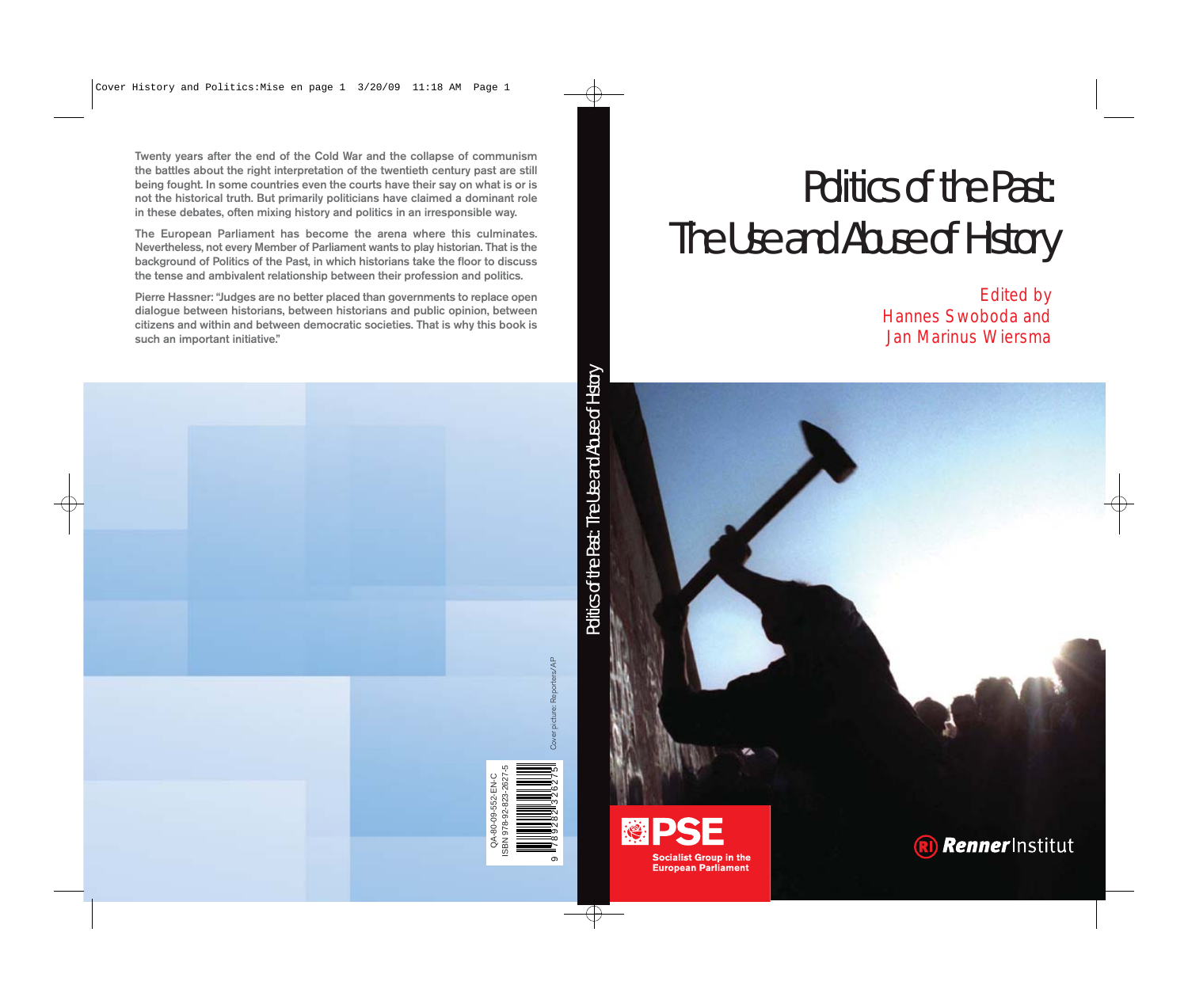# **Politics of the Past: The Use and Abuse of History**

Edited by Hannes Swoboda and Jan Marinus Wiersma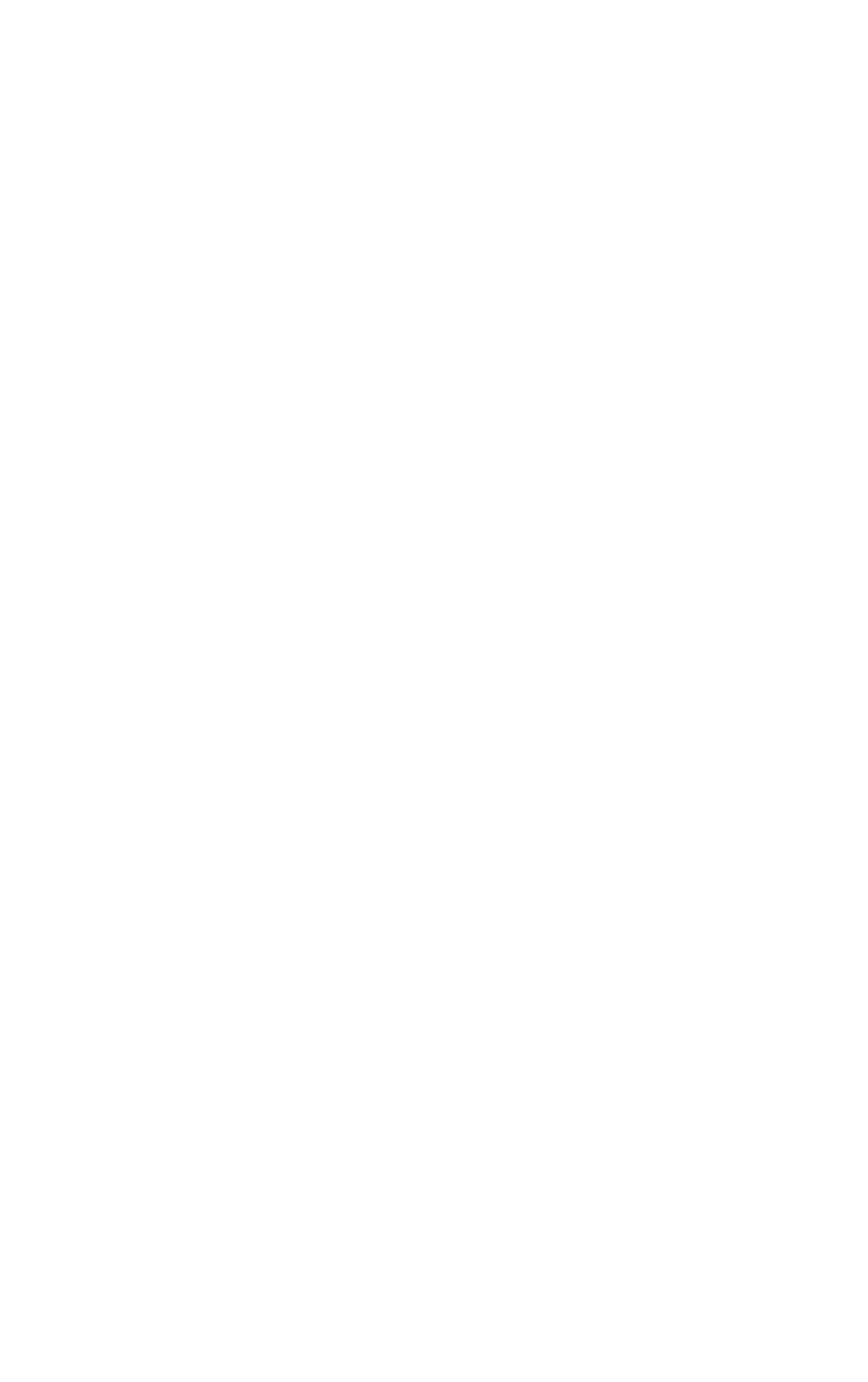## **Dedicated to Bronisław Geremek**

Bronisław Geremek, historian, former political dissident and our dear colleague, was one of the speakers at the event which we organized in Prague to commemorate the Spring of 1968. As always, his contribution to the debate was balanced and full of insights. His life was devoted to just causes whether writing his famous history of poverty or being one of the leaders of Solidarność. To him we dedicate this publication. He was a true citizen of Europe who always looked forward, as his article, which we were allowed to reprint, illustrates.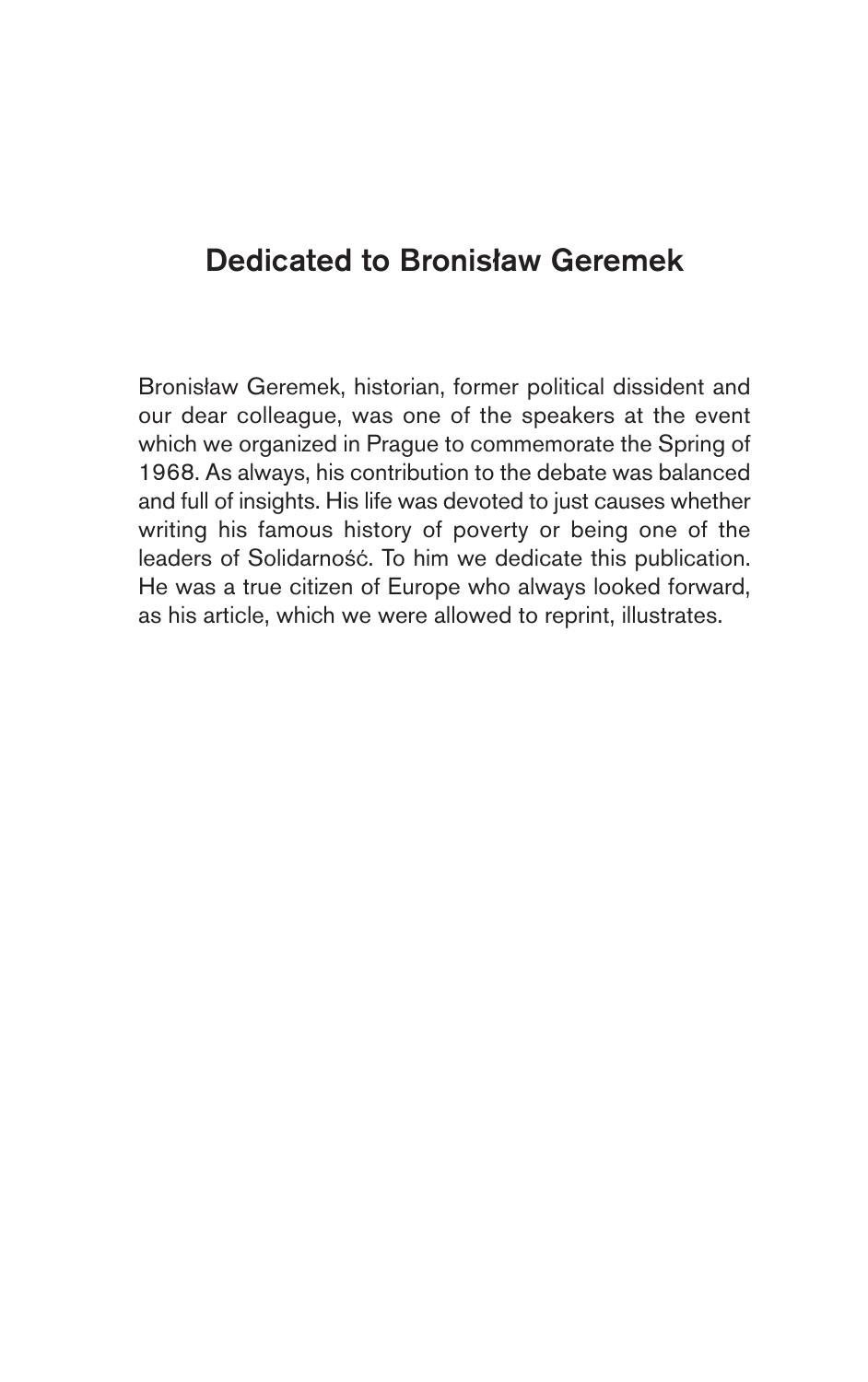The contributions in this publication do not represent the Socialist Group's official position

ISBN 978-92-823-2627-5 doi: 10.2861/23116 © 2009 – The Socialist Group in the European Parliament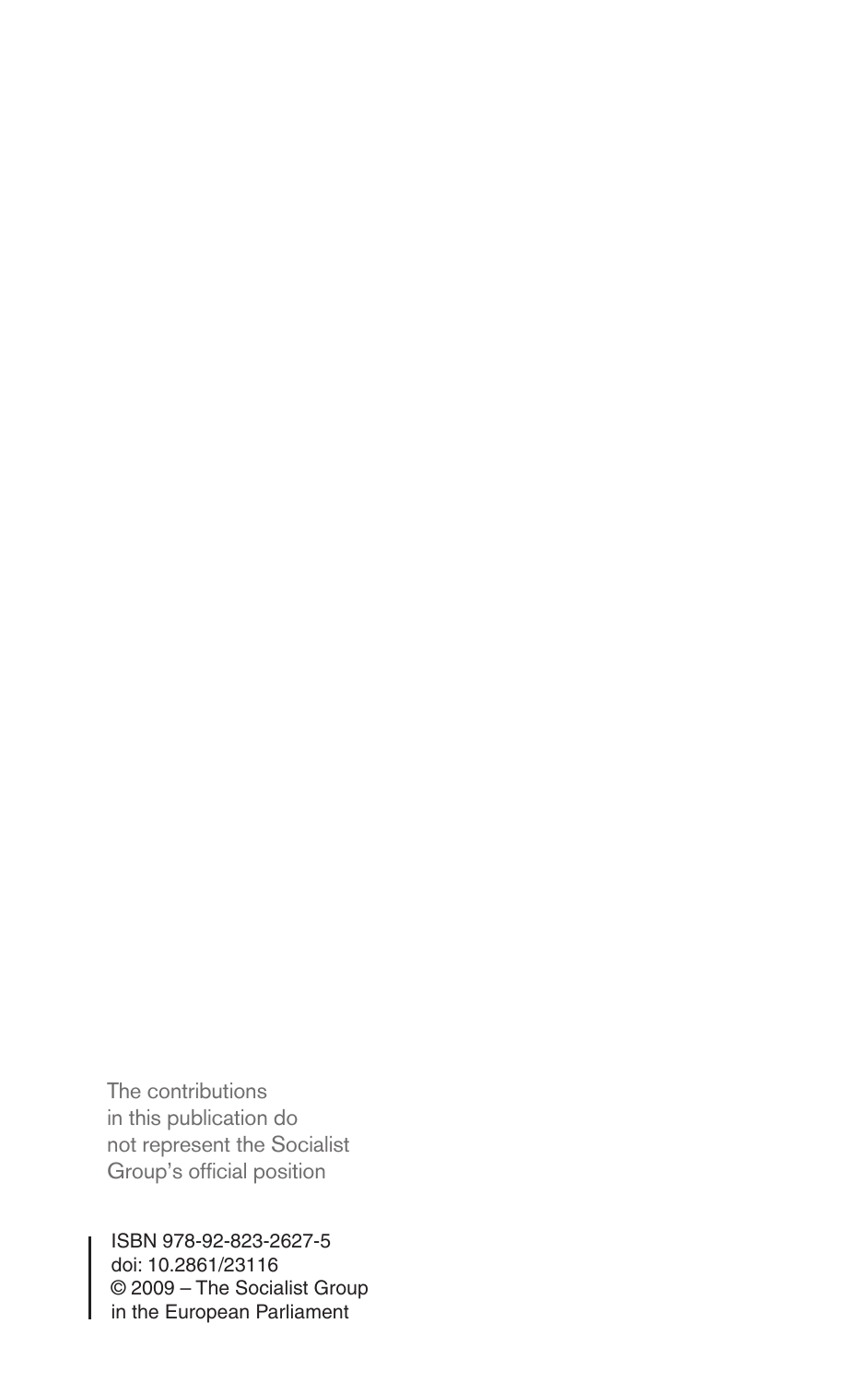# **Table of contents**

| <b>Preface: Never Again</b><br><b>Martin Schulz</b>                                                                 | 7   |
|---------------------------------------------------------------------------------------------------------------------|-----|
| Preface: The Past Does Not Go Away<br><b>Karl Duffek</b>                                                            | 9   |
| Introduction by the Editors                                                                                         | 11. |
| Politics of the Past: The Use and Abuse of History<br>Jan Marinus Wiersma                                           | 15  |
| <b>THE PAST AS PRESENT</b>                                                                                          | 29  |
| <b>Common Memory and European Identity</b><br><b>Bronisław Geremek</b>                                              | 31  |
| The Word Concentration Camp means different<br><b>Things to different People</b><br>An interview with Norman Davies | 43  |
| It Does Not Hurt to Apologise<br>An interview with György Konrád                                                    | 61  |
| <b>HISTORICAL DILEMMAS</b>                                                                                          | 69  |
| <b>Beyond History and Politics</b><br><b>Pierre Hassner</b>                                                         | 71  |
| <b>Memory Wars</b>                                                                                                  | 81  |
| <b>Krzysztof Pomian</b>                                                                                             |     |
| <b>Historians and Political Agendas</b><br>Wim van Meurs                                                            | 87  |
| The Use of History to Legitimize Political Power:<br>The Case of Germany<br><b>Martin Sabrow</b>                    | 97  |
| Historical Bias in Poland: Lustration as a Political Instrument 105<br><b>Andrzej Friszke</b>                       |     |
| European Social Democracy and 20 <sup>th</sup> Century Totalitarianism 113<br><b>Bernd Faulenbach</b>               |     |
| The Interpretation of the Soviet Union's History:<br><b>The Baltic Dimension</b><br>Česlovas Laurinavičius          | 121 |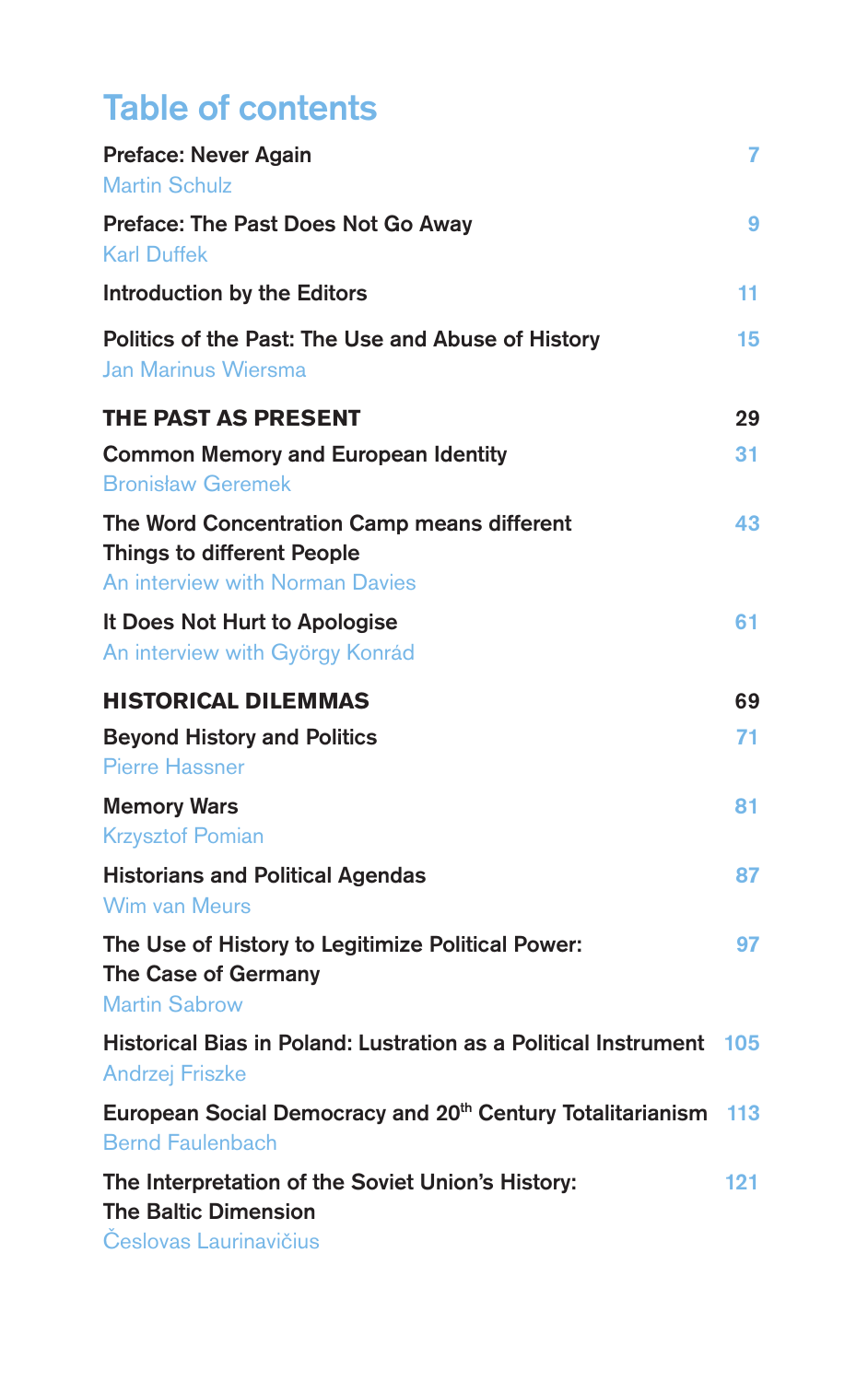| <b>Comparing Fascism and Communism</b><br>Constantin lordachi                                              | 129 |
|------------------------------------------------------------------------------------------------------------|-----|
| <b>HISTORY IN PRACTICE</b>                                                                                 | 145 |
| The Real Problem Latvians Have with History<br><b>Viktor Makarov</b>                                       | 147 |
| Diversity in Historical Education: A Balkan Example<br>Hannes Swoboda                                      | 155 |
| For the Record: PSE MEPs react<br>Helmut Kuhne, Miguel Angel Martinez, Justas Paleckis<br>and Józef Pinior | 159 |
| <b>SPECIAL REPORT: SLOVAKS AND HUNGARIANS</b>                                                              | 165 |
| The Historical Dimension of the Relations between<br><b>Hungarians and Slovaks</b>                         | 167 |
| History - A Fundamental Pillar of National Identity<br>Milan Zemko                                         | 171 |
| A Common Past, a Divided History<br>László Szarka                                                          | 181 |
| <b>History and National Identity</b><br>Stefan Šutaj                                                       | 193 |
| <b>MEMORIES</b>                                                                                            | 205 |
| <b>Resistance and Exile</b><br><b>Miguel Angel Martinez</b>                                                | 207 |
| Remember August 23, 1939<br><b>Marianne Mikko</b>                                                          | 215 |
| <b>Moscow versus Prague</b><br><b>Boris Orlov</b>                                                          | 219 |
| Social Democracy and the Prague Spring<br><b>Jiři Paroubek</b>                                             | 223 |
| <b>Renaissance of Democratic Socialism</b><br>Józef Pinior                                                 | 227 |
| My Personal Encounters with History<br>Hannes Swoboda                                                      | 229 |
| <b>Witness, not Victim</b><br>Jan Marinus Wiersma                                                          | 237 |
| Memory is a Loaded Gun: An Epilogue<br><b>Hannes Swoboda and Camiel Hamans</b>                             | 243 |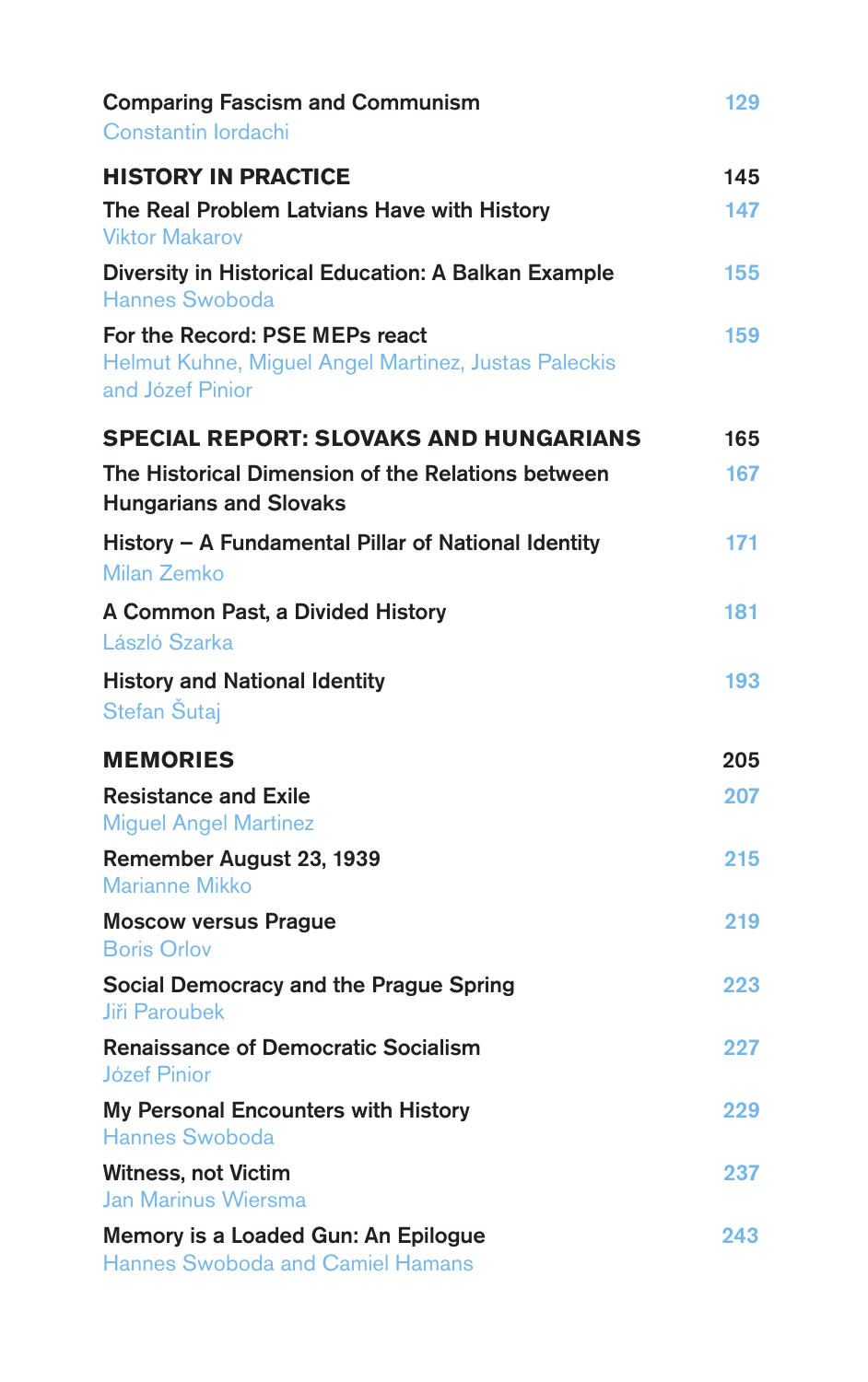# **History and Politics: Recommendations from a New Comparative Agenda Wim van Meurs**

As the saying goes, under communism only the future was certain, while the past was constantly being rewritten. Today the future of communism is indeed a certainty but the past two decades have demonstrated that the rewriting of history per se is not only a communist peculiarity. The end of the Cold War and the demise of the Soviet Union have certainly given a new sense of urgency and direction to academic debates on fascism and communism as historical phenomena and to comparisons of the two. As historical issues they have also returned to haunt current European politicians.

#### **Historians and political agendas**

It is not only the views of historians that change over time; the understanding that academics have of their own role in national politics and society changes too. In the 19<sup>th</sup> century, historians had a role to play in nation-building: first inventing a synthesis of national history, next imbuing the populace with a sense of a shared national past and a common future, and finally – once the nation state had been created – identifying (ethnic) minorities in society to be excluded from that nation. In that era, historians rarely questioned their responsibility for representing the nation as a good cause in history. As the nation  $-$  their own  $-$  was considered the be all and end all of the historical process, taking sides was not considered problematic for academic objectivity.

> Wim van Meurs is Senior Lecturer in Political History, Faculty of Arts, Radboud University Nijmegen, Netherlands. He received his Ph.D. in History of International Relations, Russian and East European Studies in 1993 and was the initiator of the research projects "Captive States, Divided Societies" (Munich, 2005-2007) on state institutions in the 19th and 20th centuries in South East Europe and "Repertoires of Democracy" on the transfer of democratic practices and institutions in 20th century Europe (Nijmegen, 2007-2011).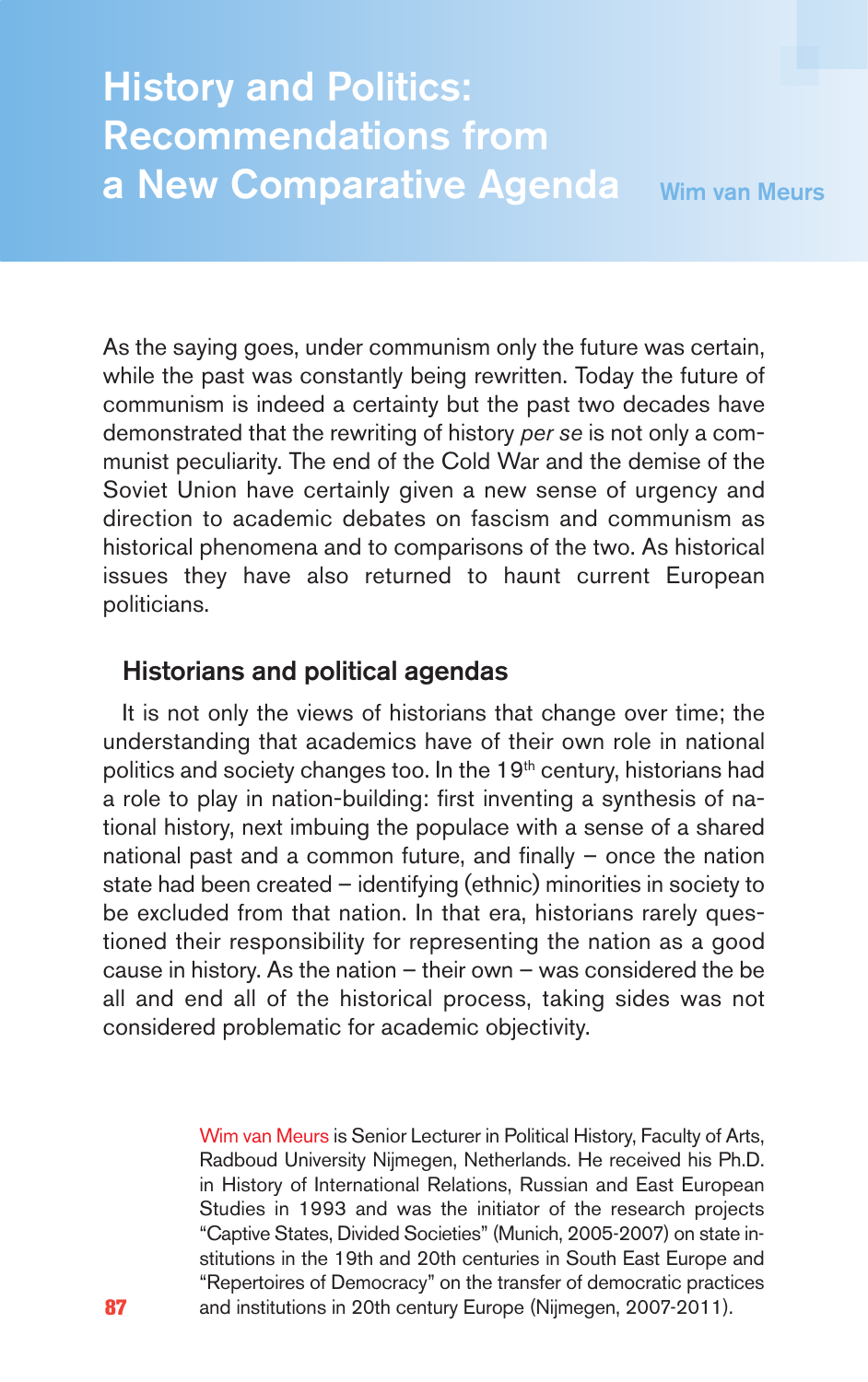Communist historians would later use the term partijnost to describe this partisan form of objectivity. If the class struggle of the proletariat constituted the prime mover of history, historical truth could only be found in a class perspective. Arguably, the European Union's 50th anniversary celebrations show that it too has made the most of history as a medium of identification, highlighting a shared European past and cultural legacy rather than a history of conflicts and national introspection.

National history – or, for that matter, European history – is inherently selective and one-sided. As Ernest Renan noted, history is not so much about collective memory but first of all about forgetting. He defined the nation as: "… a group of people united by a common hatred of their neighbours and a shared misunderstanding of their past."

After the traumatic experience of the Second World War and in the context of the ideological bipolarity of the Cold War, the role of historians changed significantly. In Western Europe the task of historians shifted from generating popular identification with a national history, its myths, and its heroes to the past and present unity and continuity of the democratic West or the Atlanticist Europe – partijnost in favour of the Western system of market economy and pluralist democracy.

With the end of the Cold War and the ideological stand-off between West and East, a new momentous task befell historians. In the EU of the 1990s, candidate countries of Central Europe reinventing national history and redefining national identity after half a century of foreign occupation and domination became the priority of historiography. Meanwhile, West European historians began to reconsider the East-West division of the continent, thus contributing to the political project of reunifying Europe and preparing the ground for EU enlargement.

We may detest some political agendas and applaud others but, as a matter of principle, reducing history to politically adequate statements always flies in the face of history as an academic endeavour. After all, the art of politics is finding compromises; the essence of scholarship is contrasting diverging positions. As Karl Popper demonstrated, progress in academia is not found in compromise but in polarisation.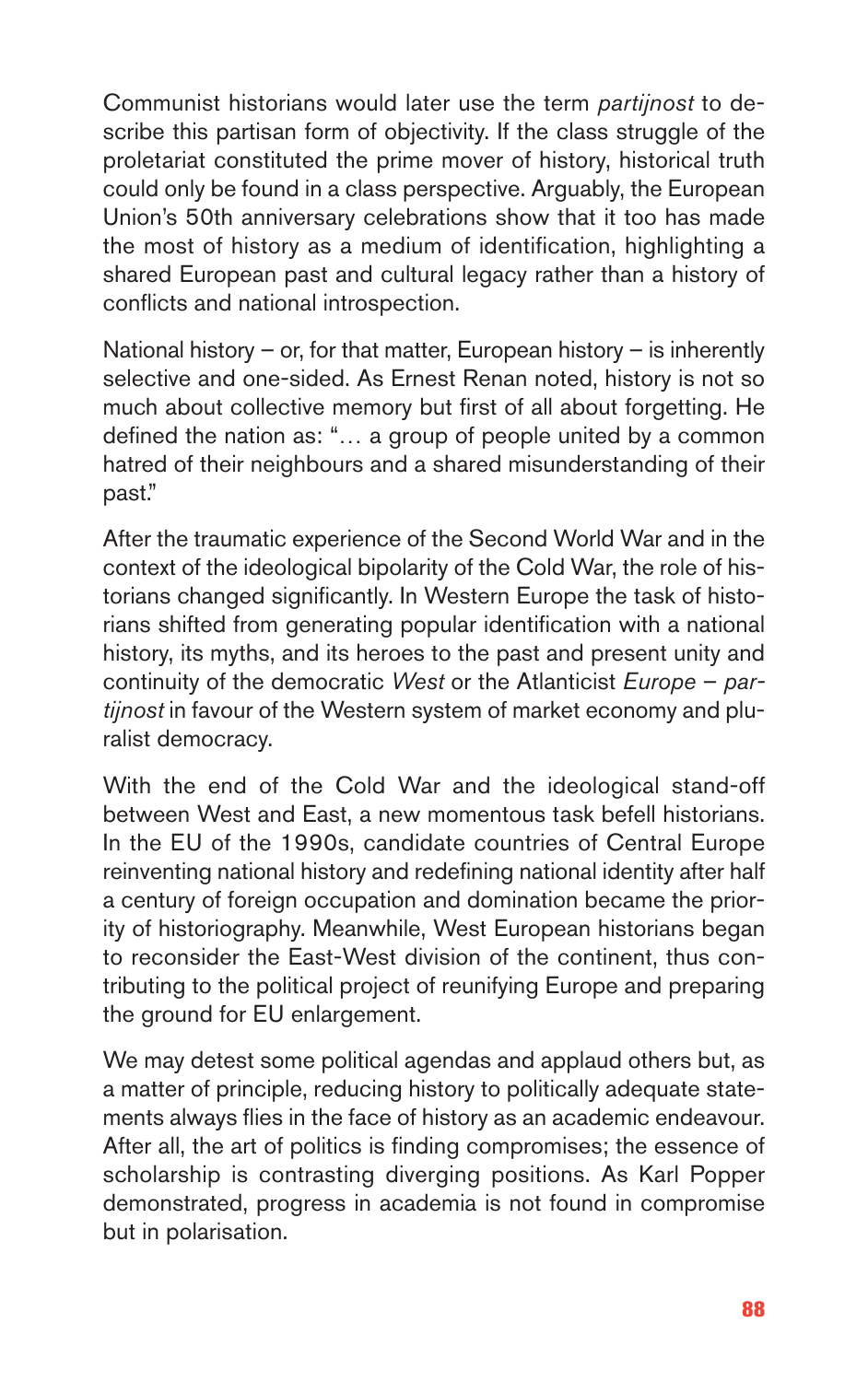The tension between academic history and politics, therefore, is inevitable and essentially irresolvable. Thus any discussion of the role of historians, academic research and history textbooks in relation to politics should proceed with caution, especially when addressing the ideal of objectivity. History itself is objective in the sense that it exists, or existed, even if unknown to us. Yet no objective historical narrative exists – objective' in the sense that the narrative corresponds fully and verifiably to a historical reality.

The problem is not merely one of inadequate sources and the imperfect writing of history. Any historian is responsive to societal demands and may even be part of a political agenda. Some may intentionally champion a particular political cause in their work. Others may become aware only in retrospect of their indebtedness to a certain Zeitgeist. Historians are bound to be influenced by the politicisation of their topic, even when they set out to expose political interpretations or demystify conventional wisdom.

Highlighting the role of social democracy in resisting totalitarian ideologies is also part of a political agenda. So is disassembling national myths. There may be an apparent difference between, on the one hand, an ideological pamphlet championing a one-sided truth while condemning all alternative views and, on the other hand, a serious academic study proposing a new interpretation of history after critical evaluation of the historiographical state of the art. The line drawn between academic originality and outright misinterpretation can only be based on a robust degree of consensus within the community of professional historians. This line is bound to shift over time and does not represent objective history or truth. Debates on the use and abuse of history in politics and the separation of objectionable partisan views from historical interpretations that are expected to promote values of democracy, individual freedom, and national identification are inherently political. Accusations of abusing history or falsification are a curse for academic historians, not only because they suggest the existence of objective truth, but also because they may turn against them and against any iconoclastic or unwelcome re-interpretations. The history of the comparative history of fascism and communism bears out this conclusion. In the paradigm shifts of the past half-century in the academic study of totalitarian regimes, political agendas were never far away.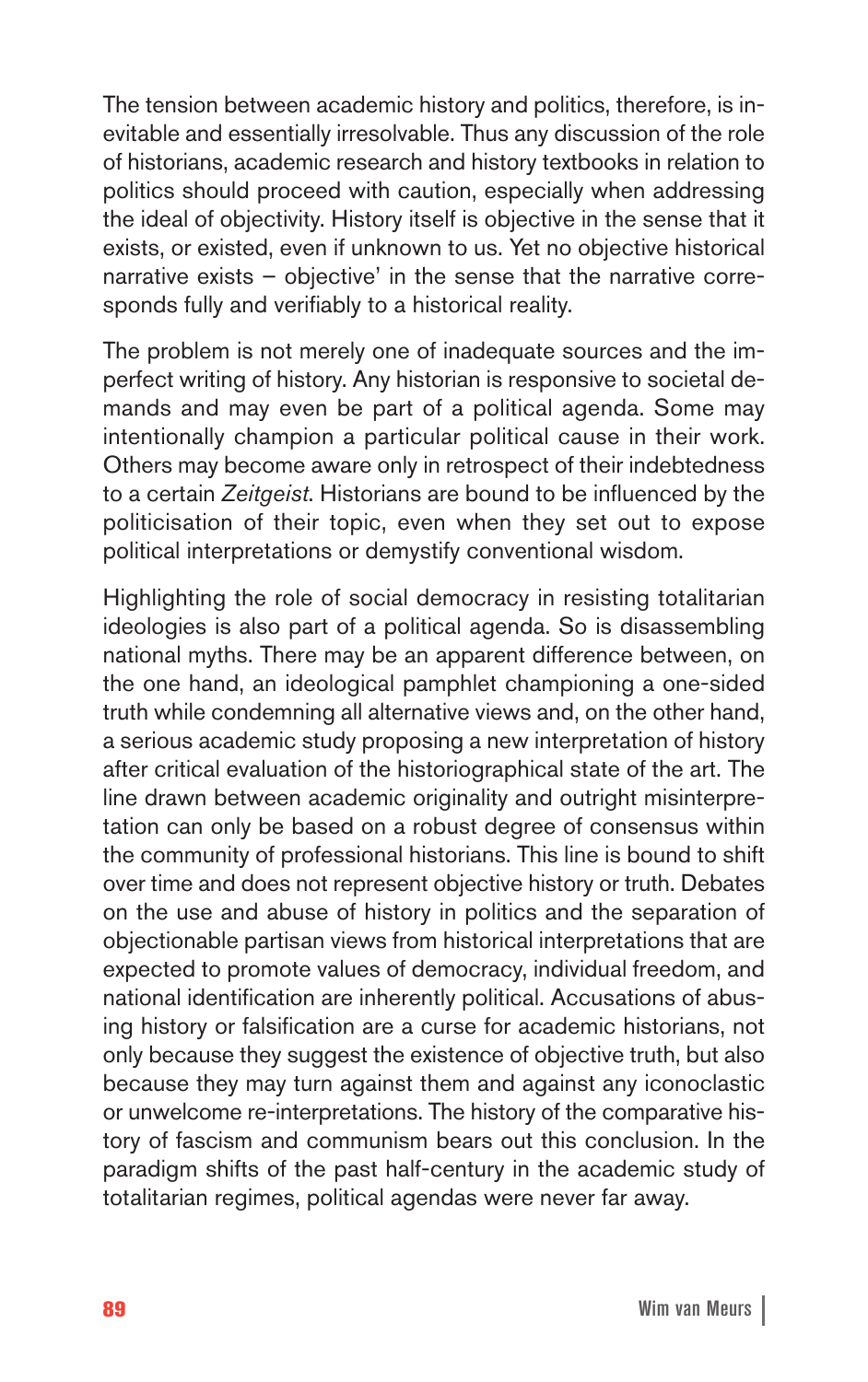#### **Comparing fascist and communist regimes**

The role of history writing after the traumas and atrocities of the Third Reich, the Second World War and the Holocaust was no longer to create a collective memory of a national past, but to facilitate national amnesia. West European historians in the 1950s excluded Hitler, Mussolini and their fascist cliques from humanity; their accomplices in other countries were portrayed as unrepresentative of their respective nations. The evil genius of the Third Reich had overpowered the nations of Europe, including the German nation. Such a totalitarian view basically exonerated the broader populace, presenting them as victims. Not least because of the ideological confrontation with communism, national history in France or the Netherlands was redefined as an antedated quest for a democratic state rather than a nation state. Collaborators and fascists were depicted as a small minority that had betrayed the nation – both as an ethnic community and as a democratic community. Thus, in the 1950s, the term totalitarian exonerated one's own nation from complicity in fascism.

This poorly defined concept contributed little to the study of fascism as a historical phenomenon in Europe. Politically, however, it greatly contributed to the consolidation of the East-West divide by equating communism/Stalinism with fascism/national socialism and to the demonization of the Soviet regime and its followers in the Eastern Bloc. Totalitarianism was not an academic theory at all, since it did not allow for alternative explanations or empirical testing. Nor was it comparative as it presupposed the equation of fascism and communism in their dictatorial essence. The core assumption of totalitarianism – total control of the fascist or communist dictatorship over the population – made historical research all but redundant. One evil leader executed a pre-ordained master plan and managed to wreck the course of history almost single-handedly. Why then study a society that experienced total repression, except to testify to its suffering? Why study an allegedly monolithic regime with a premeditated strategy, except to demonstrate the ruthless implementation of this evil plan? Various aspects of totalitarianism as historical interpretation fitted in nicely with the war-time experiences and post-war requirements of West European societies. The perception that fascism had been too overpowering to resist implied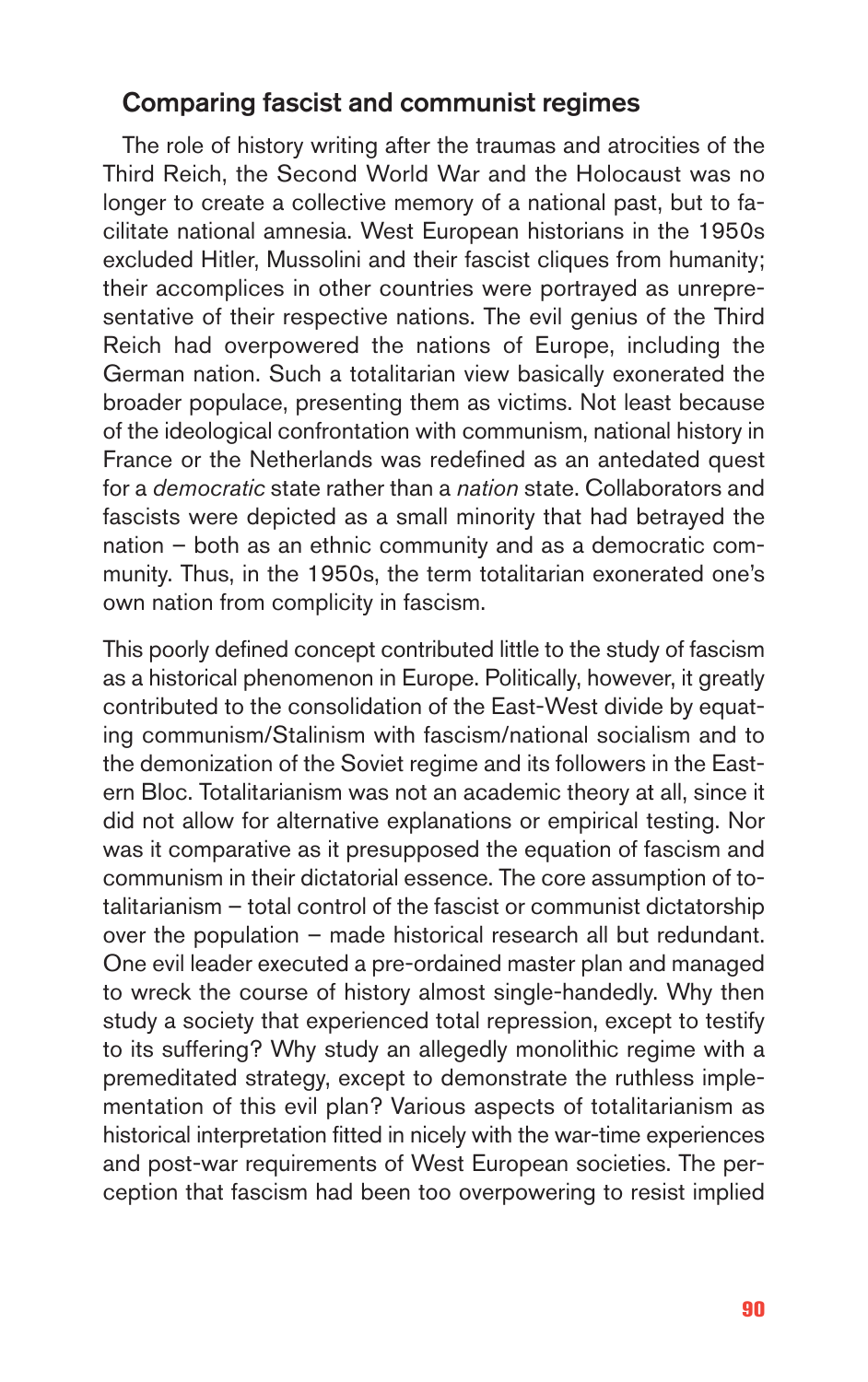both a collective and individual exoneration from fascism and a clear-cut opposition to Soviet communism. Reconstruction got priority over remembering.

The 1960s were characterised by a reaction to the totalitarianism theory of the 1950s. Revisionists presented an alternative view of communist and fascist regimes on the basis of archival research both in the Soviet Union and in Germany. They rooted the emergence of both regimes in the characteristics, dilemmas and deficits of German and Russian society. Fascism and communism were no longer seen as just the grand strategies of dictatorial cliques, but, in the revisionists' understanding, involved larger parts of society. The revisionists championed academic objectivity, but by condemning the anti-communist and exonerating the instrumentalisation of history by totalitarianists, they too became highly political: opposition to a politicised view of history is by default a political statement. Typically, revisionists were preoccupied with the indepth study of both regimes and a principled rejection of the totalitarian definition of Stalinism and Nazism: as much as the Sonderweg thesis of Germany's road to Nazism irritated totalitarianists, the latter aggravated revisionists. The Historikerstreit of the 1980s marked the apex of the confrontation between totalitarianists and revisionists, with the totalitarianists determined to salvage German history and the West from the odium of the Third Reich by emphasising its singularity.

Diverging experiences of the short twentieth century as an age of extremes explain the persistence of the East-West divide. In Western Europe, communism dropped off the political agenda with the end of the Cold War and the debate on fascism correspondingly lost much of its political edge. Those who witnessed the atrocities of fascism and lived to tell have been succeeded by new generations. These people were educated to remember the horrors of the Second World War and the Holocaust, but without the personal experience of those before them. Professional historians are taking over from eyewitnesses. Typically, young academic historians in Eastern Europe today are more interested in the fascist movements and regimes of their countries than in fifty years of communist rule. The dismantling of communist ideology and its elimination from national histories has topped the political agenda over the past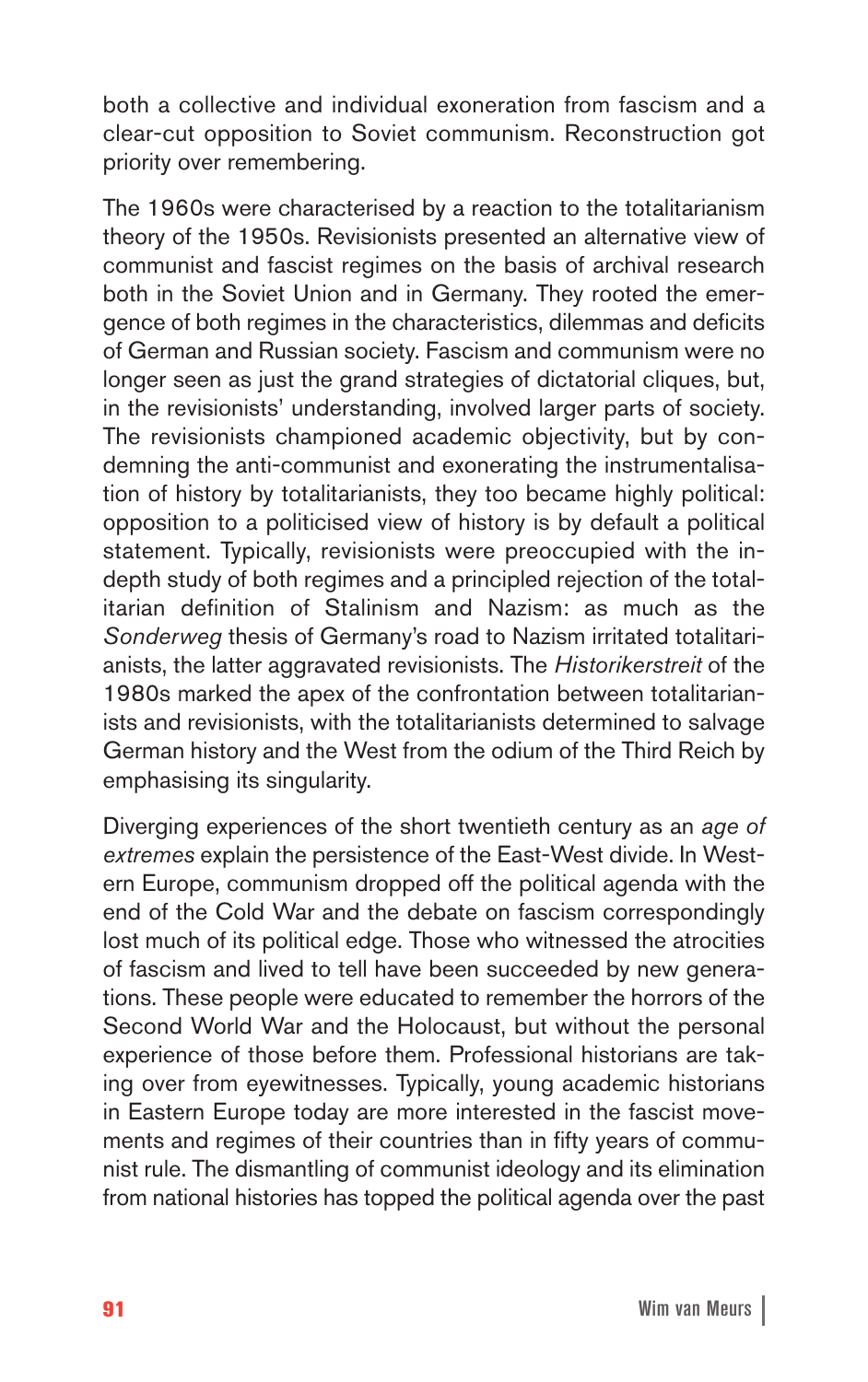two decades. Ironically, while the political and academic establishments are preoccupied with settling a score with communism, fascism became a non-political field of study by default.

Currently academic historians enjoy a fascinating window of opportunity (even obligation) to revisit the fascism-communism comparison. The constraints of Cold War bipolarity have disappeared and both systems have become historical phenomena. The generation of eyewitnesses and victims has left behind an abundance of research material that is now readily available. Academic research, especially in the new member states of the EU, is exploring new directions and approaches. The functioning of fascist and communist regimes at the micro-level had not been studied before. Due to the politicisation of these issues and the taboos involved, the actual archival sources available had largely remained unexplored by historians in communist times. Research has produced new interesting insights. Firstly, it has seriously qualified the traditional prewar contrast between democracies in Western Europe and an authoritarian relapse in most of Eastern Europe and, similarly, the presumed strict divide between the democratic majority in each West European polity and the marginal left and right wing extremists. It appears that many liberal and social democratic politicians were attracted to political ideas that we would now hesitate to label as democratic: corporatist parliaments, banning of political parties or arbitrary limitations on the freedom of the press. The struggle of East European politicians to internalise the idea of mass democracy and the consequences of universal suffrage seems more familiar. The democratic track record of most East European countries began with the introduction of universal suffrage in 1918 and ended with some form of royal or military dictatorship in the 1930s. The factors involved and the dynamics of these processes of democratisation and its reversal were too heterogeneous to warrant any simple conclusions contrasting East and West. Secondly, the totalitarian comparison of Stalin and Hitler is back. It is, however, analytical rather than holistic, and it addresses issues that would have been unthinkable in the totalitarianist paradigm, such as disunity within the regimes, popular resistance, those parts of society beyond the control of the regime, and the regime's choice between state violence and other means of managing society. Such analytical comparisons reinvigorate historical research, bypass moral issues and may defy current political agendas.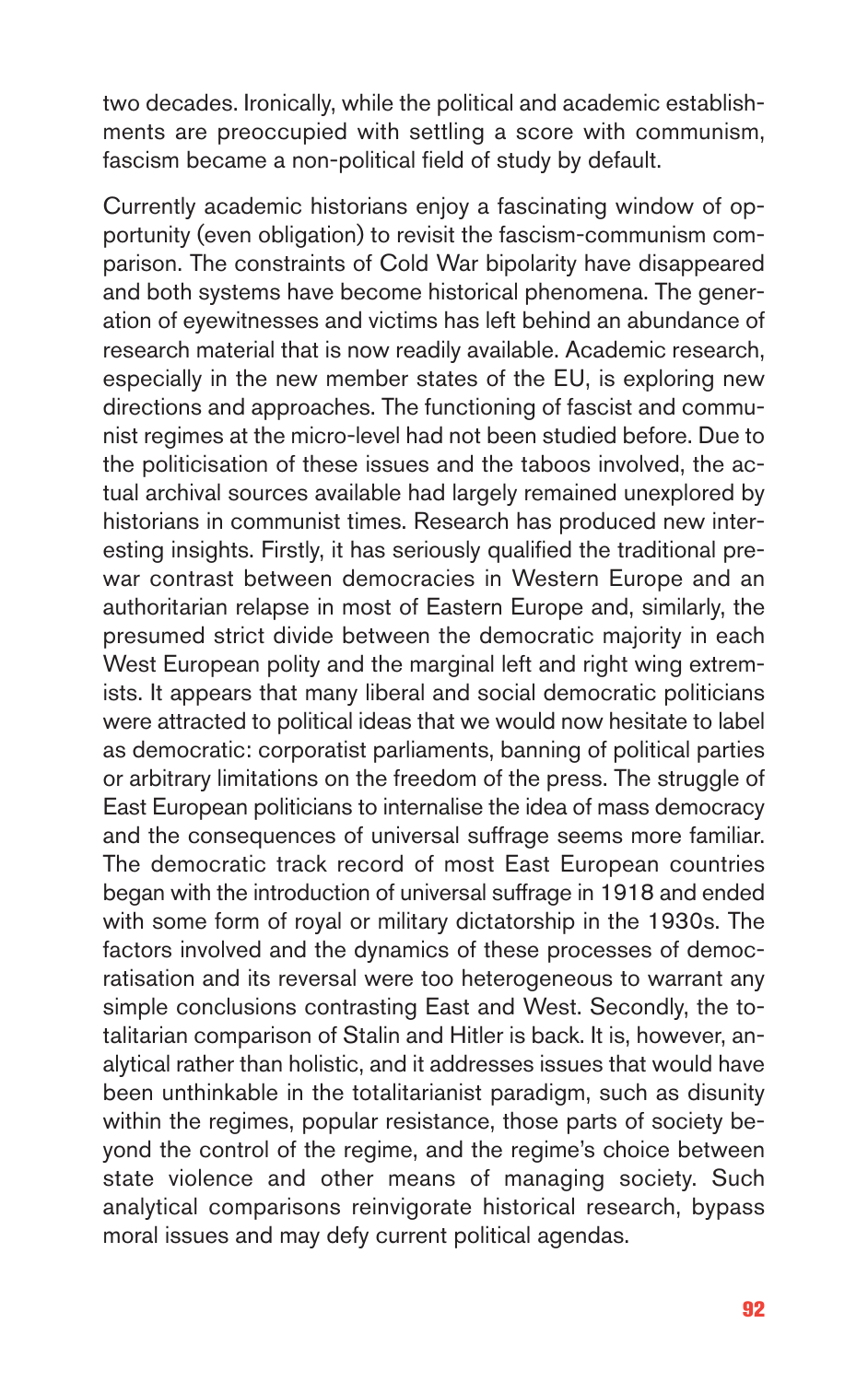### **Europe's responsibilities**

It is certainly no coincidence that academic historians were overrepresented among the first generation of post-communist political leaders in Eastern Europe. Nevertheless, writers of history are not qualified to provide definitive answers to what are essentially political questions. They may, however, be helpful in rephrasing and reframing some of the dilemmas. The key insight should be that any appeal for the de-politicisation of or removal of myths from history is in itself an essentially political statement. The history of the fascism-communism comparison has demonstrated that history as an academic discipline cannot escape political context and controversy.

The challenge that the new member states of the European Union face is the Gleichzeitigkeit des Ungleichzeitigen – processes that should have been sequential, happening simultaneously. European integration is supposed to remove the borders separating European nations and to reduce the importance of national identity. At the same time, the memory of what is perceived as fifty years of foreign occupation and communist ideology made the reconfirmation of national identity a top priority in Romania, Slovakia or Estonia. For the countries of Western Europe that faced only one actual aggressor in the Second World War, no moral dilemma between democracy and the nation arose; or at least the dilemma could be contained by downplaying the role of communist resistance during the Second World War. However, in societies that lived through both fascist and communist occupation and dictatorship, the moral dilemma is more strenuous. In the military and geopolitical realities of the late 1930s and the war years, a righteous third option rarely existed for those who fought for the nation and national statehood. That circumstance made them take sides – be it with the Russian communists or with the German fascists.

In retrospect, with the nation state as an historical norm, former opponents may equally claim to have fulfilled their patriotic duty. From that perspective we can understand how the question as to whether communists should be allowed to celebrate the October Revolution near the monument of the Red Riflemen in Riga leads to controversy. Obviously, the new directions in comparative research on fascism and communism will be hard to sell to a broader public.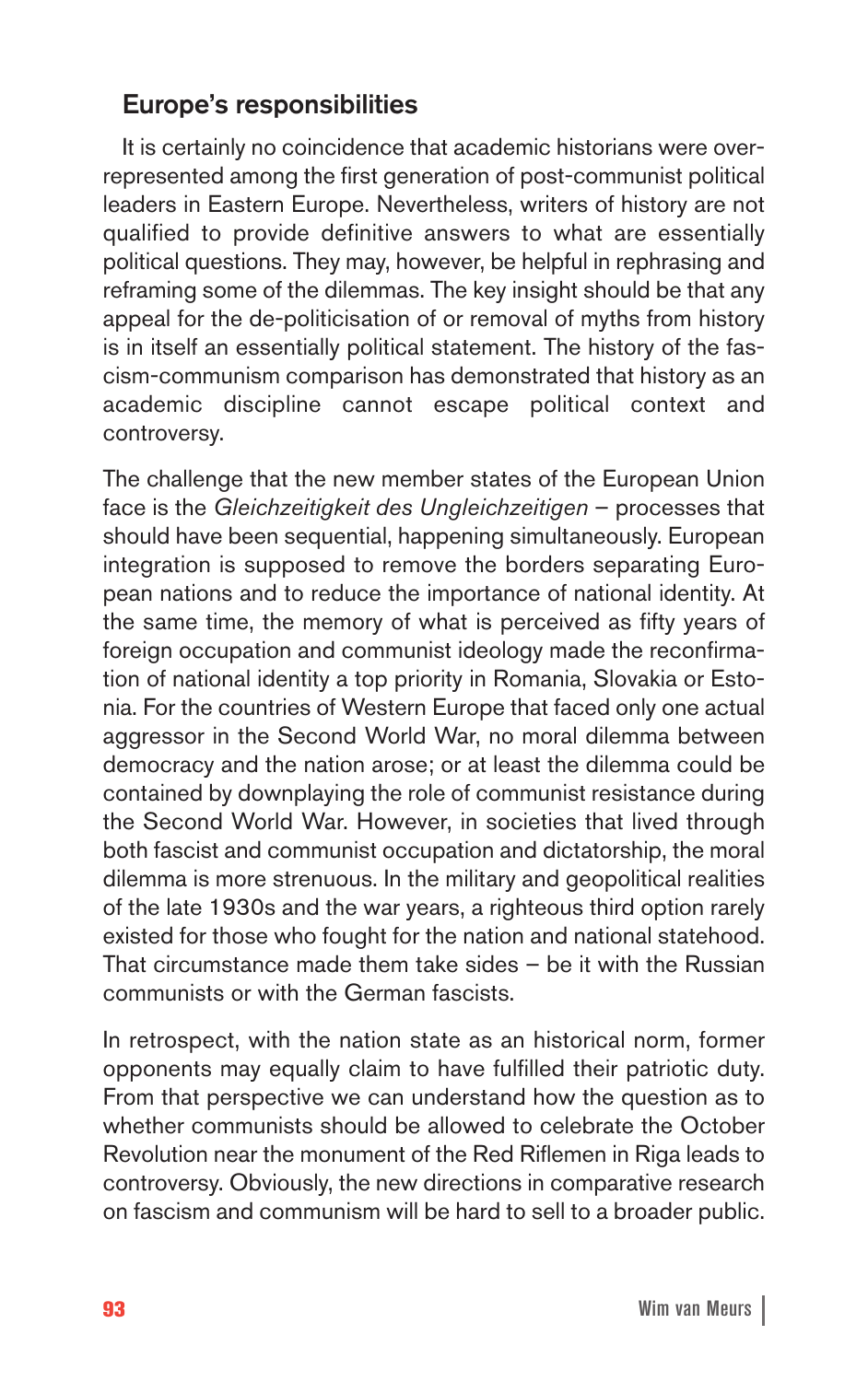Academics are not (and should not be) interested in passing moral and/or political judgements. Moral judgements are irrelevant for a better understanding of the how and why of inhuman, dictatorial regimes – as Eric Hobsbawm once noted: "Would Nazism have been half as evil, if it had killed three, not six million Jews?" The ongoing debate in Russia on whether Stalin's regime caused two or twenty million deaths is irrelevant for our historical understanding and the Vergangenheitsbewältigung, coping with the past in the broadest sense. Typically, the results of academic research and the new fascism-communism comparison take a decade or two to trickle down to school textbooks. The key question today, however, is how to handle these issues on the political level, both in the public debate in the relevant countries and in situations of international contestation.

Consequently, a number of recommendations can be made on how politics could deal with historical questions. In the first place, it is essential to distinguish between nations on the one hand and democracy on the other, both as objective and as norm. By implying that what is good for the nation must also be good for democracy or that the nation takes precedence over democratic values, moral contradictions arise, for instance the apparent need to justify Nazi collaboration for the sake of the nation. Secondly, it is necessary to promote understanding for the peculiarity of the double dictatorial legacy in the new member states in the public debate in Western Europe and to counter Western prejudices of alleged fascist sympathies and irrational anti-Russian sentiments in Eastern Europe. Thirdly, we need to avoid confusing the nostalgia of the last generation of war veterans and ideological outbursts of neofascism and national Bolshevism among the younger generations. Finally, middle ground has to be found between the implicit condemnation of an entire nation on the basis of the past strength of and support for totalitarian movements in a country on the one hand, and national amnesia claiming that fascist and communist leanings had always been alien to the democratic national character on the other.

Totalitarianist views are not helpful to this political agenda as they imply a moral either/or. The revisionism of the 1960s and the indepth study of interaction between society at large and dictatorial